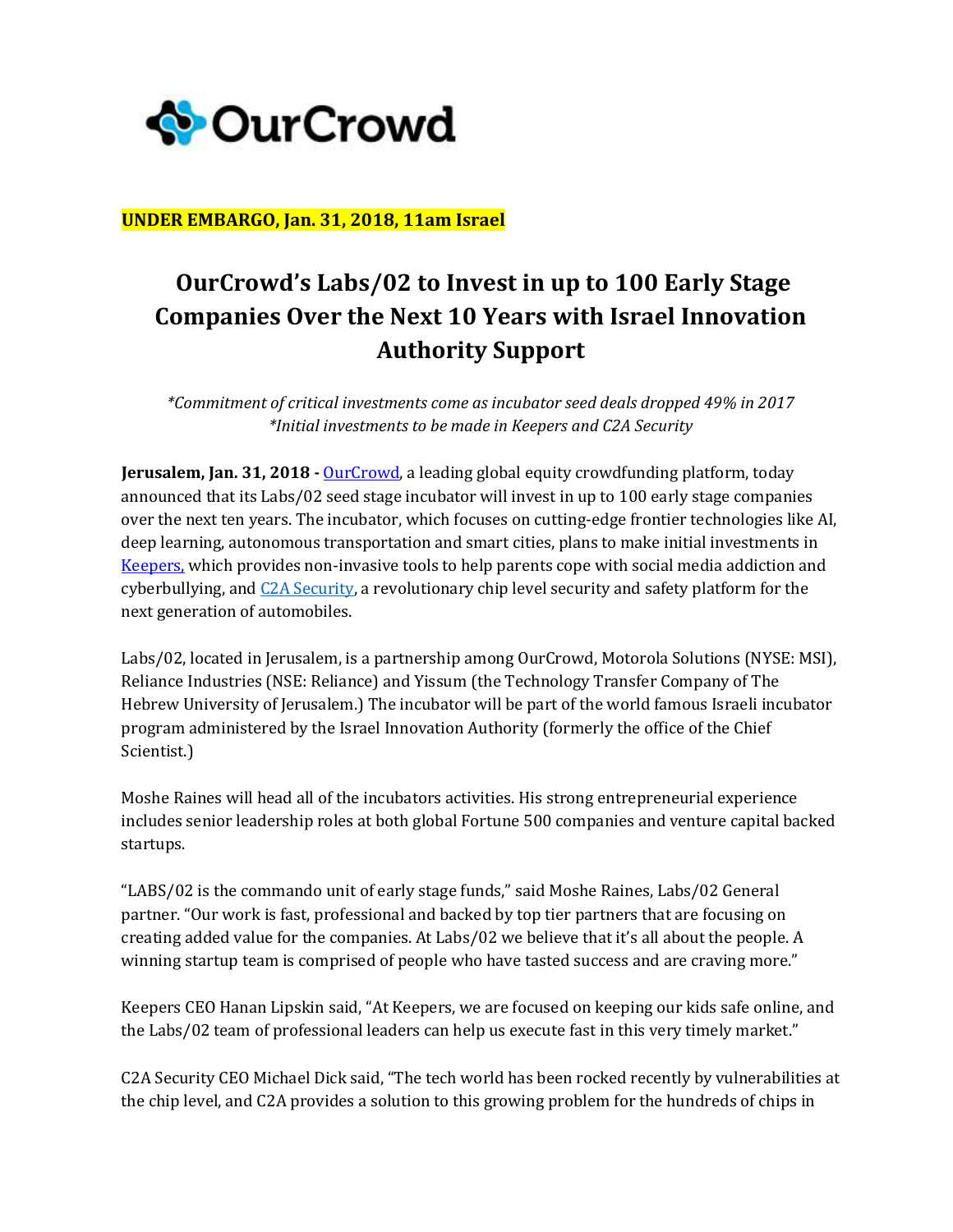

today's cars. The investment from Labs/02 is helping us leapfrog into the market, which needs our solution now."

OurCrowd founder and CEO Jon Medved, commented, "Just when recent data shows a 49% decline in early stage seed investments in Israel for 2017, OurCrowd is proud to be pouring more resources and investment into the critical seed investing arena. My personal roots were always in seed investment, and Moshe and his Labs/02 team are just what the market needs to revitalize the seed scene in Israel."

## **Notes to Editors**

**About Labs/02:** Labs/02 is Jerusalem's pre-seed incubator, centered at the heart of the city's innovation scene. The incubator's core mission is to advance cutting-edge technology that will shape the future in innovative areas including AI, deep learning, autonomic transportation and smart cities. Labs/02 seeks to invest in outstanding and motivated founders and lead them towards success, with a hands-on, mentorship-driven approach. The incubator's program is designed with a boot camp feel to help founders jumpstart their companies. Labs/02 is backed by leading VC crowdfunding hybrid OurCrowd, Motorola Solutions, India's Reliance Industries, The Hebrew University's Yissum technology transfer, and the Israel Innovation Authority. For more information[: http://www.labs02.com.](http://www.labs02.com/)

**About OurCrowd:** OurCrowd is the leading global equity crowdfunding platform for accredited investors. Managed by a team of seasoned investment professionals and led by serial entrepreneur Jon Medved, OurCrowd vets and selects opportunities, invests its own capital, and brings companies to its accredited membership of global investors. OurCrowd provides postinvestment support to its portfolio companies, assigns industry experts as mentors, and takes board seats. The OurCrowd community consists of almost 20,000 accredited investors from over 112 countries. OurCrowd has raised over \$500M and invested in 130 portfolio companies and funds. To join OurCrowd as an accredited investor visi[t www.ourcrowd.com](http://www.ourcrowd.com/) and click "Join."

[The 2018 OurCrowd Global Investor Summit,](SUMMIT.OURCROWD.COM) Feb. 1, 2018, in Jerusalem, Israel, is the largest equity crowdfunding event in the world, and the largest investor event in the entire Middle East. The event will bring together Corporate partners like GE, Honda, DuPont, Samsung, and more, along with entrepreneurs, global delegations from over 90 countries, industry leaders and members of the press from all over the world. 10,000 are registered to attend. Learn more at <summit.ourcrowd.com>

**For Press Materials:** <http://blog.ourcrowd.com/labs02>